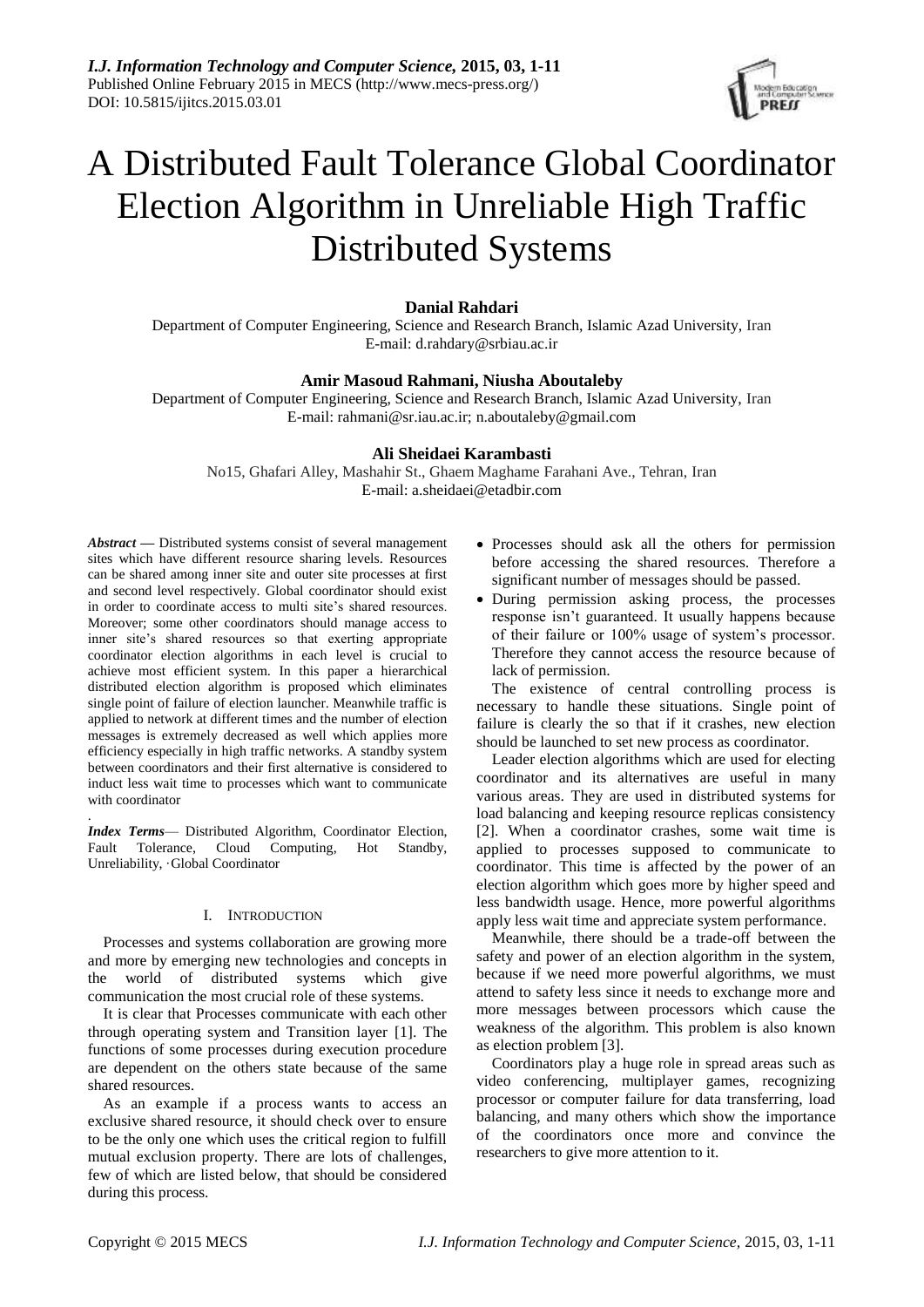# II. RELATED WORK

This area welcomed wide range of algorithms with the passing of time. Algorithms differ in specifications such as network topologies, the kind of communications between processes, and also setting the name of the processes. Bully [4] and Ring [5] are two classic ones that are referred to in many papers. Bully algorithm whose network topology is used in this paper launches election when processes find coordinator crashed. In the first step of election, these processes send Election messages to the processes with an upper process number than themselves. Then when processes receive Election labeled message, they will respond by an OK message. However, if no process responds, the sender would introduce itself as the new coordinator to the system by sending a Coordinator message to them. If process  $P_2$ replies the sender, P<sup>2</sup> will send another Election message in the system by using the previous procedure. These steps continue until no other process with an upper number than the sender process exists or any other OK messages from the upper number processes didn't receive to informer.

Author in [6] proposed a uniform self–stabilizing distributed algorithm which is able to apply to any network with unique IDs. The algorithm elects the process of least ID as coordinator and constructs a breadth first search (BFS) tree rooted at coordinator within O (n) rounds which n is the network's process number. This algorithm's contribution is based on stabilization and is completely different with ours. An algorithm based on star graph is proposed in [7] which uses tournament scheme based on the recursive structure of the star graph. A star graph  $S_n$  of dimension n is decomposed into n substars  $S_{n-1}$  of dimension n-1. Election in  $S_1$  is quite simple because it just contains a single node, then election in  $S_2$  will be done by elected coordinators in  $S<sub>1</sub>$ . This process will be continued to elect the coordinator in  $S_n$  by the elected coordinators in  $S_{n-1}$ . The message passing complexity in each step is from O  $(\sqrt{n})$ , but the whole algorithm is from O (n). The algorithm is applied on star networks and elects coordinators recursively. Moreover, it isn't considered multi management sites, which means any coordinator in lower layers is just elected in order to elect coordinators in the upper ones.

A probabilistic election algorithm with average message complexity O (n) for anonymous, unidirectional asynchronous bounded expected delay network is presented in [8]. Every node is in one of the following states: idle, active, passive or leader. The idle state is the default one at the beginning. The algorithm passes messages among the nodes and will change the idle ones to passive or active. Coordinator will be the active node that initially created and sent message in the network. This algorithm considered that network is anonymous and has restriction on response delay that is in contrast with ours which processes have IDs and delay is also accepted. Author in [9] studied stabilization and faulttolerant elections in systems with static crash failures.

They considered stabilization in the form of selfstabilization and pseudo-stabilization, so they tried to have election algorithms with these types of characteristics. Five systems are assumed in their paper. The base one has arbitrary slow or loosely communication links and then appropriate election algorithms are proposed for each of them. Stabilization and fault tolerance are the main ideas of the paper that cause more messages to pass in order to achieve these advantages.

Park [3] proposed an algorithm based on unreliable crash detecting procedure by processes assumption. New election will be run when local failure detectors of all processors commit coordinator failure. In this algorithm, processors send Coordinator messages to the other when they realize coordinator has crashed. Then receivers check message crash information and their local failure detectors information to reject or accept the failure. Commit message which is consisted of new coordinator number will be sent by informer if it receives accept from all processes. However, unreliable failure detector is not considered in our paper.

Effatparvar [10] and Shirali [1] are proposed algorithms by modifying the Bully. In the first paper processors which receive Election message, send their numbers to informer. After that it compares all processes numbers and then coordinator will be chosen. Processes are informed about the elected coordinator by receiving Coordination message from informer in the next step. These methods improve the Bully algorithms since it reduced the number of messages which should pass for coordinator election. Our algorithm consists of two algorithms. The first one is based on Bully algorithm and passes fewer messages than [10] which will be proved by simulation. Mirakhorli [11] proposed an algorithm by considering k candidate for coordinating in order to prevent new global election. When a typical process such as N finds a coordinator crashed, it'll send Crash-Leader message to candide1. If candide1 is not available, messages will be sent to the other ones respectively. If one candidate remains up, it will check the number of the last coordinator and message crashed coordinator, and then N will be introduced as new coordinator by it if they are the same. Alleviating the number of exchanged messages and lunching new election algorithm prevention are the algorithm advantages. By our algorithm, any time a process finds a coordinator crashed, it informs the others about it and then a new election will be postponed until the failure of all the coordinator alternatives.

Effatparvar [12] proposed an algorithm based on Ring election. Algorithm's Message format has one section which denies coordinator crash fault tolerance. Election's message number is reduced dramatically when more than one process realize coordinator crash at the same time. But if during crash time and new coordinator identification, other processes find the crash out; election will be launched again, which is the fundamental difference with one of our algorithm in this case. Xie [13] algorithm is based on bidirectional ring network.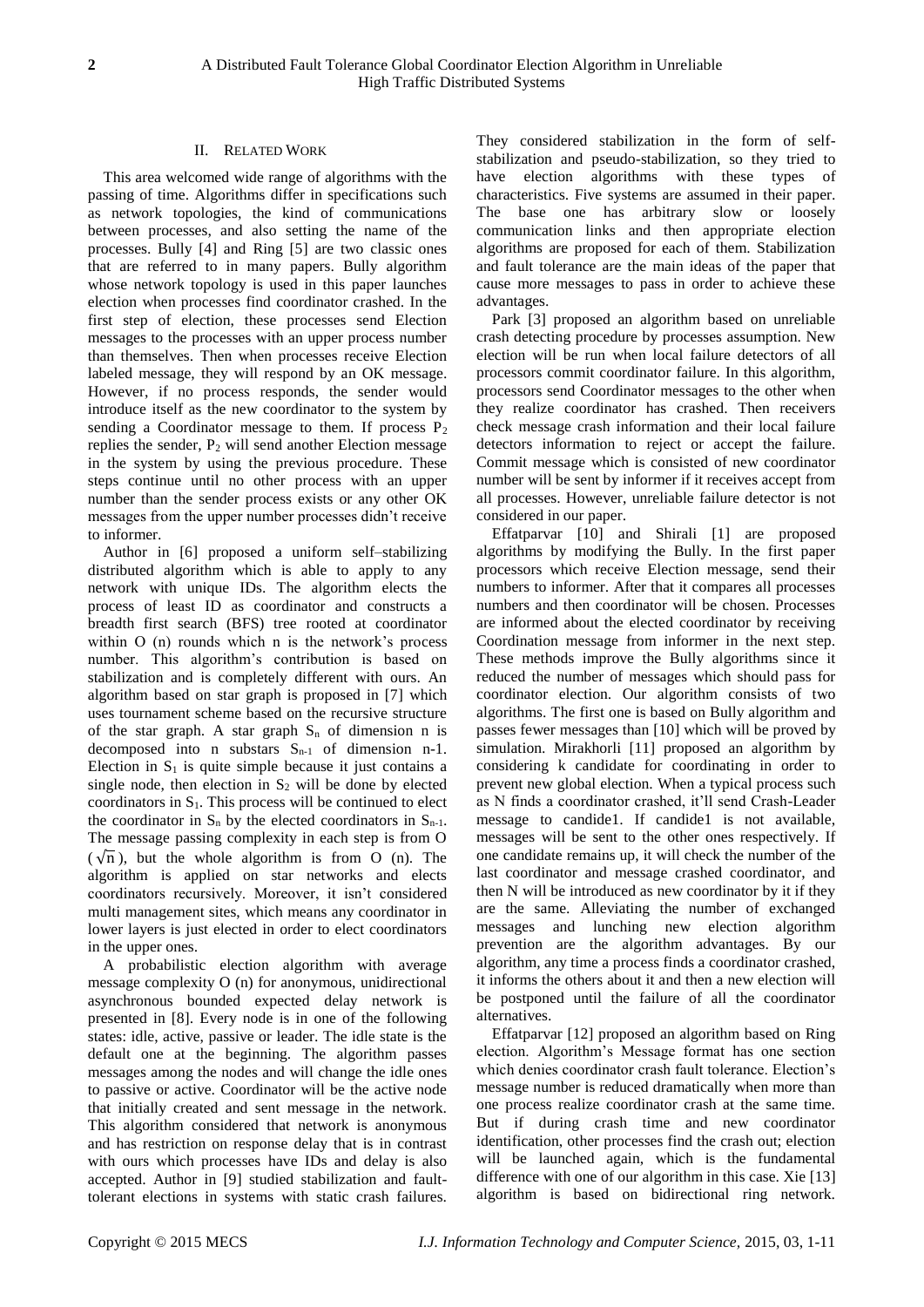Processors make election message and then send it to their successor and predecessor simultaneously when they are finding coordinator crashed. The most important advantage of the algorithm is raising the speed of election in Our algorithm is a hierarchical coordinator election that in the first level an algorithm based on Bully is applied, which elects the site's coordinators. Then global coordinator will be chosen among the elected sites coordinators in the next level.

The rest of paper is organized as follow. Section 3 is about system's assumptions that this algorithm is based on. Section 4 is considered to express the system's message format. In section 5 an algorithm based on Bully is proposed and section 6 describes the fault tolerance coordinator election algorithm in bidirectional ring (FCEABR) algorithm. Our proposed algorithm is described In Section 7 and section 8 is dedicated to mathematical analyzing of the algorithm. The algorithm is simulated in section 9 and the convergence of final results is approved by Section 10. At the end, section 11 is devoted to paper conclusion.

## III. SYSTEM ADMINISTRATON

Our algorithm is based on distributed networks with multi management site in it. Sites are not forced to have similar number of processes. The algorithm works in systems such as cloud, Grid, cluster, and other regular distribute environments that have shared resources in each site and among themselves. A typical network's topology is shown in Fig. 1.



Fig. 1. Grid where there are k sites in the network

#### IV. ELECTION MESSAGE'S FORMAT

The Message's format depends on the number of coordinator's alternative; therefore a different number in each site causes a different message's format in comparison to the others.

If K refers to the number of alternatives, the site's message format is determined in Fig. 2. By assigning 1 to K, the format will be the same as the format of FCEABR algorithm that is shown in Fig. 3. Many other formats are used by various types of algorithms in the area such as basic Ring algorithm's format. When processes receive Election message in this format, they'll add their number into it, and pass it to their successor. Hence, as the

number of processes in a typical network increases, the size of message will be bigger and bigger. This format is shown in Fig. 4.

It should be noted that the other messages such as network controlling ones can pass easily because of message's label which causes difference among them. The first format is preferred in our algorithm because of advantages such as reducing the size of messages, inducting fault tolerance into system and being very practical in high traffic networks.

|  | Informer Coordinator<br>Number Number | Alternative | Alternative |  | Alternative |
|--|---------------------------------------|-------------|-------------|--|-------------|
|--|---------------------------------------|-------------|-------------|--|-------------|

Fig. 2. Sites Message format with K coordinator Alternative

| Alternative | Coordinator<br>number | informer |
|-------------|-----------------------|----------|
|             |                       |          |

Fig. 3. FCEABR message forma

|--|

Fig. 4. Basic Ring algorithm Format

## V. FCEABOB ALGORITHM

A Fault tolerant coordinator election algorithm based on Bully algorithm (FCEABOB) is proposed in this section. According to inner site's topology, each process placed in the sites has full information about the other processes, so they can easily communicate (like the one Bully is based on). FCEABOB is applied to the inner site's election and has the following specifications.

- K coordinator alternatives  $\{A_1, A_2, A_3, ..., A_k\}$  are considered which replaced to coordinator respectively at any time the previous one crashed.
- T is denoted as the number of processes received Election messages and didn't reply back to it.
- The replying back Election message might not sent by processes or received to informer although processes are available. In this case the message will be sent to them once more to gain more powerful algorithm. The situations such as message loosing during network transition or 100% CPU usage in specified time and so on cause this case.

The algorithm elects coordinator and its k alternatives by these six steps following:

- First of all, the algorithm will be run when at least one process finds crash out.
- Then these processes send Election message to k (number of alternatives) processes with upper process number than themselves**.**
- After that, the available processes send their number to election informer processes.
- Next, the election message will be sent again to any processes which haven't replied (T ones totally). The messages also will be sent to the next T upper number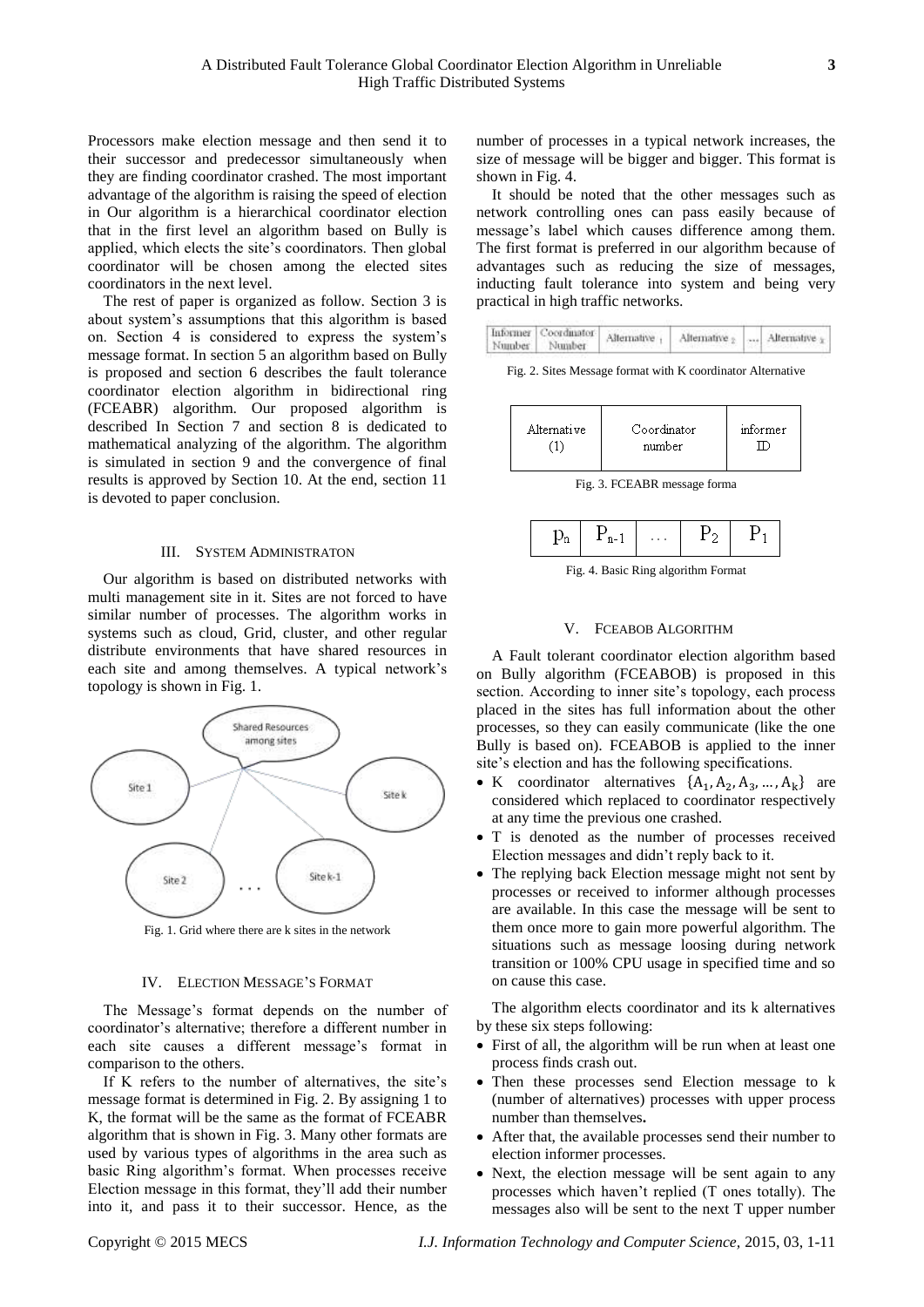processes to place each of them respectively as alternative if any of those t processes do not response. It means that if  $\{P_1, P_2, P_3, \ldots, P_t\}$  are formed processes which failed to response to the election procedure, the coordinator message will be sent to them and also to the next upper T number ones.

- The most upper number process is elected as coordinator with the next K upper ones as its alternatives.
- Finally, the informer propagates coordinator message in network to announce new coordinator and its k alternatives.

An example of algorithm and its pseudo code when there isn't any coordinator in network are shown in Fig. 5

and Fig. 6 respectively. The number of processes is eight and there are four coordinator alternatives. Process number 9 starts the election in this example. Four messages are sent to the four must upper number processes. In (Fig 5-b) all the processes replied back to 9 except process 12. Then in (Fig 5-c) process 9 sent messages to 5 and to 12 as well. In (Fig 5-d) process 5 replied back to 9, finally in (Fig 5-e) process 9 broadcast information in the network. It is clear by the pseudo code, if all processes that received election message respond to the informer, the election will be done; otherwise it will go to some other section and necessary functions will be done there.



Fig. 5. FCBABOB algorithm example in a typical network

#### Void Election Algorithm (starter VM, K alternatives)

```
M = K Upper VMs;
Send Election messages M;
Waiting for reply back;
If (all K VM are already replied)
-{
  Select coordinators;
  Select alternatives:
  Inform all process;
-3
Else
- {
  T= number of VMs that have not replied;
  Integer index=0;
  While (number of elected alternatives \leq k)
    M = Find next T upper VM;
    Send Election messages to M:
    Send message to T VM which didn't replied;
    Waiting for reply back;
    If (index == 0) select coordinator;
    Select next alternatives;
    T= number of VMs that have not replied;
    Index ++;
   -1
-3
```
Fig.6. FCBABOB pseudo code

#### VI. FCEABR ALGORITHM

Fault tolerance coordinator election algorithm in bidirectional Ring (FCEABR) is based on network's topologies in which each process just knows its successor and predecessor.

- In these networks, the processes are able to send messages just to their two sides (sides are really or logically existed). The algorithm was proposed by [14] and behaves according to following steps. First of all, Election message is created by a random selected process.
- Then selected process launches election by sending Election messages to its successor and predecessor simultaneously.
- Any time each process receives these messages, it checks their number to message's coordinator and its alternatives. If its number is upper than each of those items, the process will replace it with them and will send the message to their successor or predecessor according to its direction in the ring.
- At least one process such as  $P_c$  in the network will receive Election messages from its two sides. This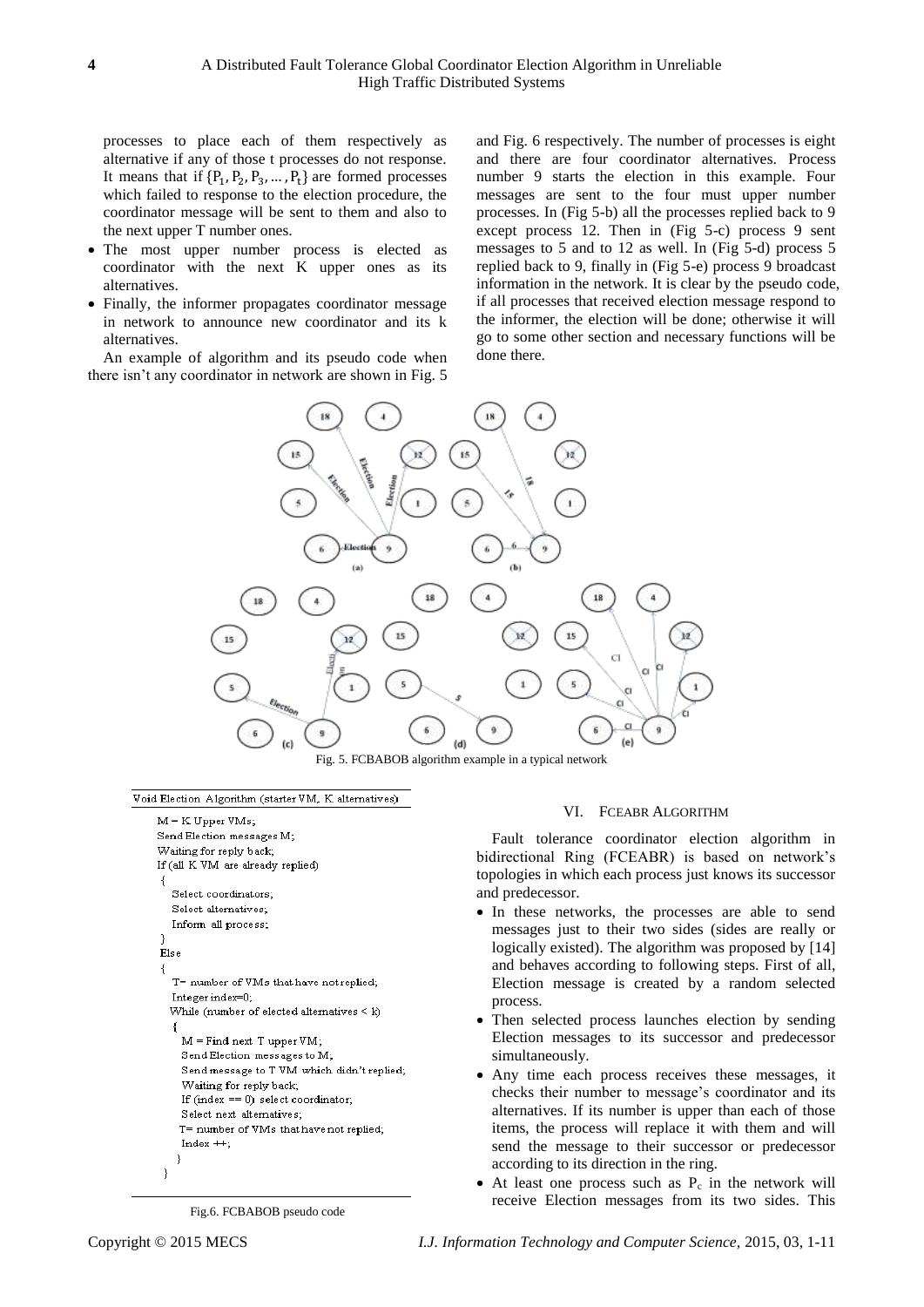process, which has all the processes number in the network, will elect coordinator and its alternatives.

- $\bullet$  Then P<sub>c</sub> creates a coordinator message and sends it into the network in the same way which Election message was sent.
- Afterwards, anytime the coordinator crashes, the subrogate coordinator is replaced with it. Processes which realize crash create Selection message and propagate it to the network. Therefore, a new subrogate coordinator is identified.

Election's speed in the algorithm is more than simple Ring algorithm and number of messages that passed is fewer; especially when multi processes realize crash. However, a bit more processing time is needed.

This algorithm is modified and used in this paper by considering more than one coordinator alternative in the case, which causes change of message's format, the procedure of coordinator election and its alternative. We illustrate the algorithm by an example in Fig. 7. As we can see, the network has six processes and one alternative. In Fig. 7-a process 5 creates an Election message and sends it into the network, then process number 6 which received election messages with the same informer number from its two sides creates coordinator messages, and throws these messages into network from its sides as well.



Fig.7. FCEABR algorithm in a typical network.

# VII. LEADER ELECTION ALGORITHM

The algorithm is designed based on networks with multi management sites with no constraint on the number of processes in them. FCEABOB algorithm is applied to inner site election but the number of alternatives can be chosen by the site's administrator depending on specifications such as the site's traffic, reliability value, and required performance and so on. More alternative, that causes fewer election messages passing but on the other hand lower chance is applied to new processes that recently came into network to get the coordinator or its alternative role in no time, so there should be a tradeoff between these two characteristics. In each site there are two coordinators, internal and external ones, the most upper process numbers will be internal coordinator and the next one is considered as external coordinator.

- Internal Coordinator**.** This coordinator is used to coordinate accessing to the internal site's shared resources. In the rest of the paper we will refer to it by ICoordinator.
- External Coordinator**.** This type of coordinator is considered to coordinate accessing to shared resources among multi sites. It will be referred by ECoordinator

Typical site architecture is shown by Fig.8. Each Site's coordinator has a number of alternatives which are determined by the site's administrator. ICoordinator and ECoordiantor have connection with their first alternative which is considered as standby system to minimize its replacing time with the crashed coordinator. Hot, cold, and warm standbys form three types of standby systems and any of these can be chosen by the site's administrator but each of them has advantages and disadvantages and is used in appropriate situations



Fig.8. Typical Site Architecture

Hot standby systems are usually used in real time environments and increase the cost and probability of coordinator's alternative crash because it is always up and updated by each update of global coordinator but no wait time is applied to any process in the network to launch new global election. The advantages and disadvantages of cold standby are in contrast with hot standby.

When site's election is done, the ICoordinator, ECoordinator, and their alternatives are elected. Now it is the time to elect global coordinator in order to manage accessing to the multi site's shared resources. Virtual bidirectional ring network is set up among sites to elect Global Coordinator (GCoordinator) between them. For coordinator election in this virtual network we should apply one of the various election algorithms based on ring network topology. It is necessary to mention that GCoordinator is definitely elected from existing processes in sites and no special processes are considered for this role.

We elect coordinator and its alternatives in this network by FCEABR algorithm. There are  $n_1$  processes (number of sites) and P alternatives for GCoordinator in the network ( $1 \le P \le n_1$ ). Network architecture and the way that virtual bidirectional network is created are shown in Fig. 9.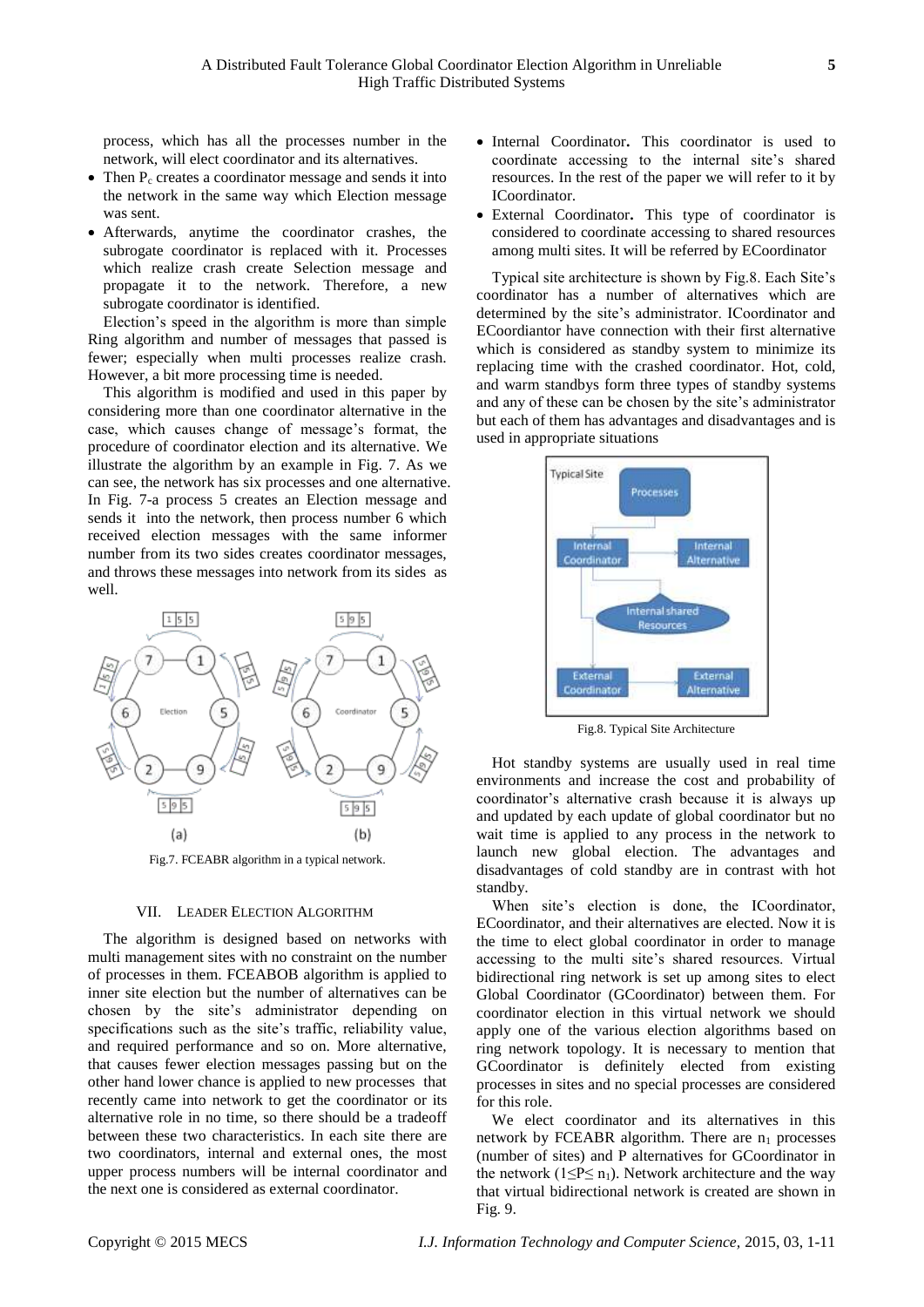

Fig.9. Network architecture. IC: internal coordinator, EC: External Coordinator, S(k) EC: External coordinator of site k. Each site has internal and external coordinator.

Any site's ECoordinator is placed in this network, so they just know about their successor and predecessor site's ECoordinator according to the bidirectional ring topology. We can set up this network by another topology which all processes in network are known by one another so if a new process wants to join a virtual network it should announce its entry to all other processes (such as Bully algorithm). If  $n_2$  is denoted as the site's number of processes,  $n_2$  messages should be exchanged when new a process wants to join a virtual network but in bidirectional ring network two message sending is enough. Hence, this topology is preferred in the virtual network because of the dynamic nature of

heterogeneous distributed systems (resources can join or leave network by little management effort).

In this network all the time coordinator and alternatives exist but when all alternatives are crashed, a new election in the virtual network will be run. When the GCoordinator crashes, each process in the bidirectional ring network which finds it out will send a message to the site's ICoordinator of the crashed GCoordinator separately in order to inform it to broadcast Coordinator crash message to processes in its site. If the ICoordinator knows about coordinator crash, it will not pay attention to these messages in order to avoid the waste passing of messages in the network, but if it doesn't know, then it replaces the first external alternative to ECoordinator. With K alternatives for a typical site ICoordinator  $(K < n)$ , when the first ICoordinator and K-2 internal alternatives crash, first of all new coordinator election will be run in the site because another crash causes processes which want to access some shared resource whether in the site or out of it to wait until new coordinators are elected. Then first external alternative is replaced to ECoordinator and in the similar way of inner site election, if no other alternative remains in the virtual network, a new coordinator election will be run by the processes which find crash out. When any site's ECoordinator crashes, its first external alternative will be replaced with it in the site and also in virtual network to send and manage accessing to the requests of outer site shared resources. The pseudo code of algorithm behavior to coordinator crash and how their alternatives replace with it is determined in Fig.10. Description of all used variables in equations is inserted in Table 1.

| <b>Symbol</b>     | <b>Definition</b>                                                                                |
|-------------------|--------------------------------------------------------------------------------------------------|
| <b>VMN</b>        | Virtual Network Messages Number                                                                  |
| <b>FPN</b>        | Number of Processes which find coordinator Failed                                                |
| <b>NS</b>         | Number of Sites                                                                                  |
| <b>SMN</b>        | Site's Message Number                                                                            |
| SCAN <sub>i</sub> | Site i Coordinator's Alternative number                                                          |
| $SPN_i$           | Site j Process Number                                                                            |
| <b>EMN</b>        | <b>Exchanged Message Number</b>                                                                  |
| CC <sub>1</sub>   | <b>FCEABR Communication Cost</b>                                                                 |
| CC2               | <b>FCEABOB Communication Cost</b>                                                                |
| $PT_1$            | FCEABR Processing Time                                                                           |
| PT <sub>2</sub>   | FCEABOB Processing Time                                                                          |
| ECT <sub>1</sub>  | FCEABR Election Process Consuming Time                                                           |
| ECT <sub>2</sub>  | FCEABOB Election Process Consuming Time                                                          |
| <b>HECT</b>       | Hierarchical algorithm Election Consuming Time                                                   |
| <b>GCFCC</b>      | Global Coordinator Failure Communication Cost                                                    |
| <b>ICFCC</b>      | <b>Internal Coordinator Failure Communication Cost</b>                                           |
| $\alpha_1$        | Communication time between two processes in the virtual network                                  |
| $\alpha$          | Communication time between two processes in the site.                                            |
| $\alpha_3$        | Communication time between a process in the virtual network and a process one in a typical sites |
| $B_1$             | Time consumed to compare two numbers by a process in the virtual network                         |
| B <sub>2</sub>    | Time consumed by a process to find out the processes which didn't reply back to it.              |

Table 1. Variable and Description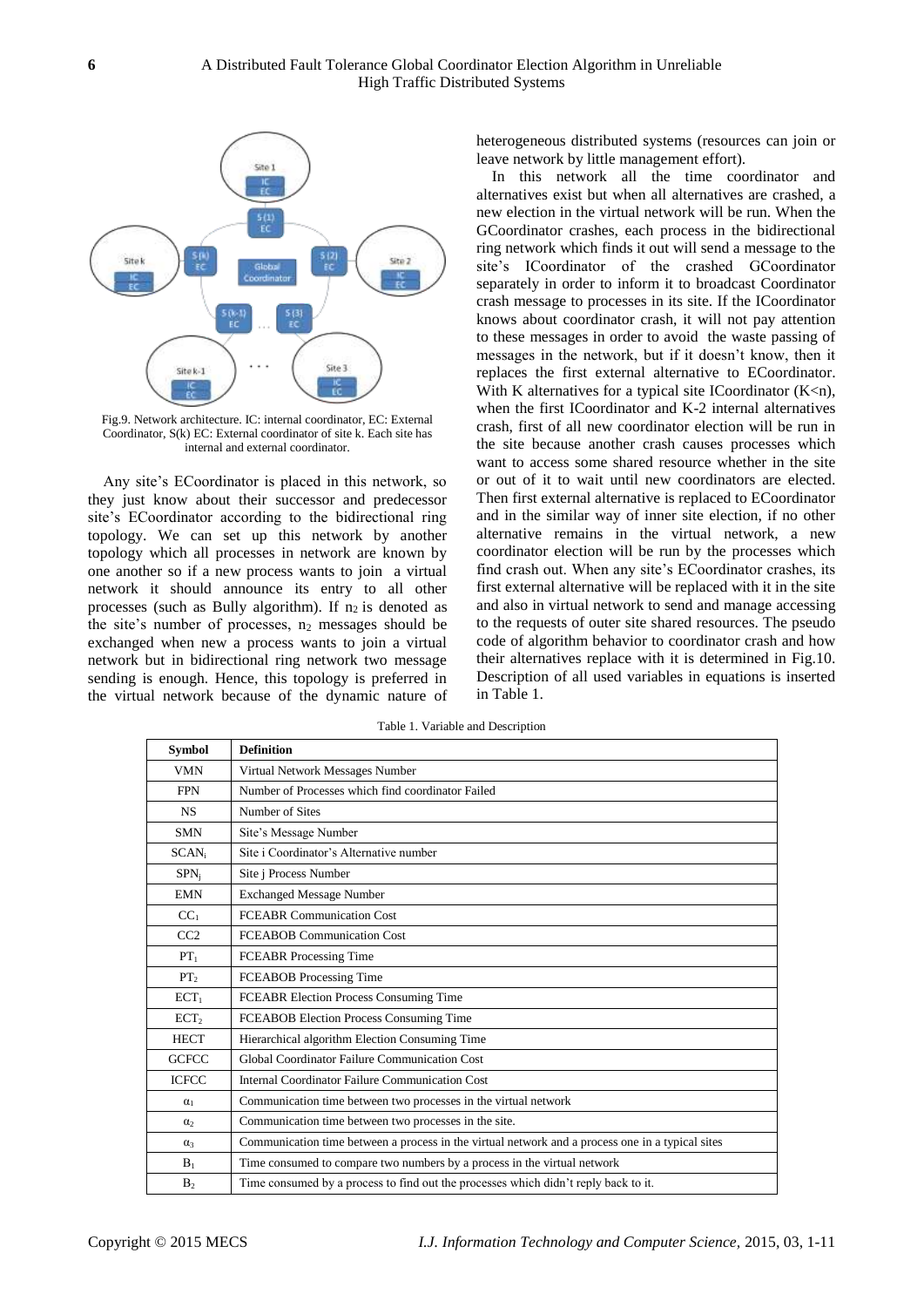| Void Crash_identify(process starter)         |  |  |  |  |  |
|----------------------------------------------|--|--|--|--|--|
|                                              |  |  |  |  |  |
| If (Internal Coordinator has crashed)        |  |  |  |  |  |
| Internal Coordinator=next alternative;       |  |  |  |  |  |
| else                                         |  |  |  |  |  |
| External Coordinator = next alternative;     |  |  |  |  |  |
| If (next alternative exist)                  |  |  |  |  |  |
| shift all the alternatives to left;          |  |  |  |  |  |
| else                                         |  |  |  |  |  |
| Election algorithm after crash (starter, k); |  |  |  |  |  |
| } and procedure                              |  |  |  |  |  |

Fig. 10. Crash Identify procedure. It runs by a process which finds out coordinator crashed.

# VIII. MATHEMATICAL ANALYZE

Proposed algorithm is consisted of two algorithms applied on sites and built virtual network. Therefore both should be analyzed in order to achieve complete analysis.

## *A.Message Complexity Analyzing*

One of the most important features of an algorithm is the number of messages exchanged among the processes, which is vital in the high traffic networks.

## *1. FCEABR Message Complexity Analyzing*

This algorithm is applied on ring network and virtual network message's number (VMN) is subjected to the number of sites (NS) in the network and number of those processes which find coordinator crash out (FPN). Therefore, VMN is calculated by (1).

$$
VMN = (FPN - 1) * (NS / FPN) + 2 * NS \tag{1}
$$

## *2. FCEABOB Message Complexity Analyzing*

This algorithm is applied to inner site election. Site's messages number (SMN) is subject to the site's process number (SPN) and site's coordinator alternatives number (SCAN). Hence, the total site's messages number during election at the best case achieves by (2).

$$
SMN = 2 * SCAN + SPN - 1 \tag{2}
$$

However, when response disability by processes in the site is considered, SMN will be increased. Therefore, the worst case of the algorithm is calculated by (3). It should be mentioned this number is gained when all the process in the network are crashed except informer, so there is no

need to inform the other about the elected coordinator, which is the informer itself.

$$
SMN = SCAN + 2 * (SCAN) * (SPN/SCAN)
$$
  
= SCAN + 2 \* SPN (3)

#### *3. Hierarchical Message Complexity Analyzing*

Exchanged message number (EMN) to elect coordinator in the network with initial configuration will be equaled to the below equations in the base which is from  $O$  (NS + SPN). For the sake of the problem Site coordinator alternatives number and site's process number is assumed to be the same. But the worst case number of exchanged message in the algorithm can be calculated by (5) which is from  $O (SPN + NS)$ 

Hence the algorithm's message passing during coordinator election is from O (SPN + NS) and  $\Omega$  (SPN + NS).

## *B.Time Complexity Analyzing*

Low message complexity of an algorithm is considered as a great advantage. However, if these messages are exchanged during a long period of time, the algorithm is almost impractical and useless. Therefore, time complexity of our algorithm is discussed by analyzing FCEABR and FCABOB algorithms separately as same as the previous section.

#### *1. FCEABR Time Complexity Analyzing*

During election procedure by this algorithm, the Election messages are circulated among all the processes in the network, and then they should be informed about the elected coordinator and its alternatives. Moreover, any process compares its own number with Election message's coordinator and its alternatives. As discussed before, the number of messages passed by this algorithm is variable due to number of processes in the network. Communication time between each two processes is considered to be the same for simplicity, so Communication Cost  $(CC<sub>1</sub>)$  of the algorithm is gained by (6).

Total Processing Time (PT) by processes in the network is calculated by the below (7). Therefore, (10) calculates Election process Consuming Time  $(ECT<sub>1</sub>)$ .

However,  $(7)$  and  $(10)$  will be changed to  $(11)$  and  $(14)$ respectively when all coordinator alternatives are already crashed but coordinator itself is still up.

SCAN,  $\beta_1$  and  $\alpha_1$  are constant variables, so time complexity of the algorithm is from O (NS) and  $Ω$  (NS) which means the algorithm is from order number of processes in the network.

$$
EMN = NS * (2 * SCAN + SPN) + (FPN - 1) * (NS/FPN) + 2 * NS
$$
\n(4)

$$
EMN = SCAN + 2 * SPN + (FPN - 1) * (NS/FPN) 2 * NS \tag{5}
$$

$$
CC_1 = \begin{cases} 2*(NS-1)*\alpha_1 & NS \text{ is even} \\ 2+NS\text{ is even} & \text{Otherwise} \end{cases}
$$
 (6)

$$
CC_1 = \begin{cases} 2 \times \sqrt{NS + \alpha_1} & \text{is is even} \\ 2 \times NS + \alpha_1 & \text{Otherwise} \end{cases}
$$
 (6)

$$
PT_1 = (SCAN + 1) * (NS - 1) * \beta_1 \tag{7}
$$

$$
\lambda_1 = NS/2 \quad * \left( (SCAN + 1) \times (NS - 1) \times \beta_1 + 2 \times (NS - 1) \times \alpha_1 \right) \tag{8}
$$

$$
\lambda_2 = NS/2 \quad * \left( (SCAN + 1) \cdot (NS - 1) \cdot \beta_1 + 2 \cdot NS \cdot \alpha_1 \right) \tag{9}
$$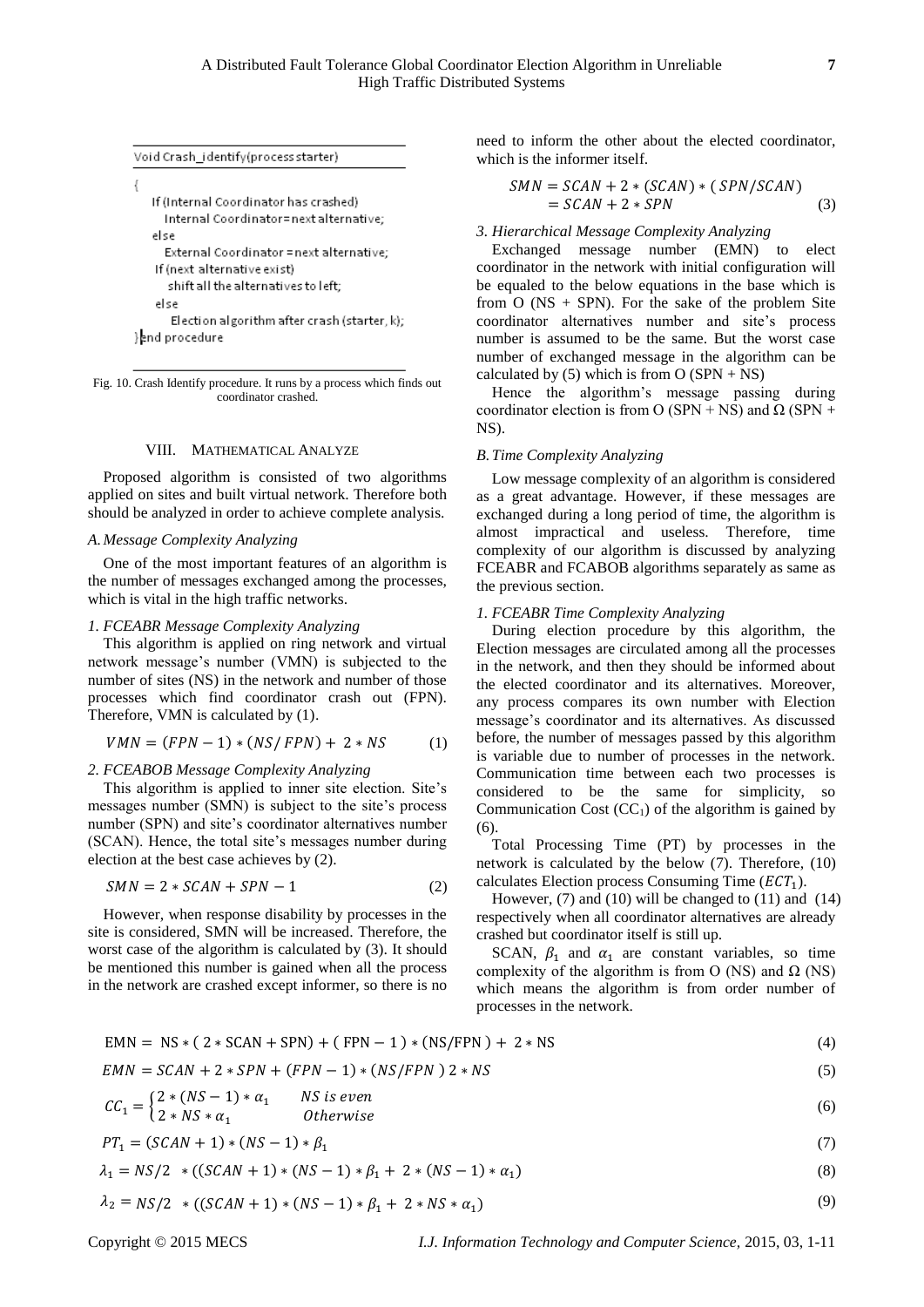| $\textit{ECT}_1 = \begin{cases} \lambda_1 & \textit{NS is even} \\ \lambda_2 & \textit{Otherwise} \end{cases}$                                                                                           | (10) |
|----------------------------------------------------------------------------------------------------------------------------------------------------------------------------------------------------------|------|
| $PT_1 = SCAN * (NS - 1) * \beta_1$                                                                                                                                                                       | (11) |
| $\lambda_3 = NS/2$ * (SCAN * (NS - 1) * $\beta_1$ + 2 * (NS - 1) * $\alpha_1$ )                                                                                                                          | (12) |
| $\lambda_4 = NS/2$ * (SCAN * (NS - 1) * $\beta_1$ + 2 * NS * $\alpha_1$ )                                                                                                                                | (13) |
| $ECT_1 = \begin{cases} \lambda_3 & NS \text{ is even} \\ \lambda_4 & Otherwise \end{cases}$                                                                                                              | (14) |
| $CC_2 = 2 * SCAN * \alpha_2 + SPN$                                                                                                                                                                       | (15) |
| $CC_2 = (2 * SPN + SCAN) * \alpha_2$                                                                                                                                                                     | (16) |
| $PT_2 = (SPN / SCAN) * \beta_2$                                                                                                                                                                          | (17) |
| $\mathcal{E}CT_2 = (2 * SPN + \mathcal{SCAN}) * \alpha_2 + (\mathcal{SPN}/\mathcal{SCAN}) * \beta_2$                                                                                                     | (18) |
| $HECT = ECT_2 + ECT_1$                                                                                                                                                                                   | (19) |
| $HECT = \begin{cases} 2 * SCAN * \alpha_2 + SPN + \lambda_1 & NS \text{ is even} \\ 2 * SCAN * \alpha_2 + SPN + \lambda_2 & Otherwise \end{cases}$                                                       | (20) |
| $HECT = \begin{cases} (2 * SPN + SCAN) * \alpha_2 + (SPN / SCAN) * \beta_2 + \lambda_1 & NS \text{ is even} \\ (2 * SPN + SCAN) * \alpha_2 + (SPN / SCAN) * \beta_2 + \lambda_2 & Otherwise \end{cases}$ | (21) |
|                                                                                                                                                                                                          |      |

$$
GCFCC = \alpha_3 + (SPN_i - 1) \cdot \alpha_2 + (SN - 1) \cdot \alpha_1 \tag{22}
$$

$$
ICFCC = (SPN_j - 1) * \alpha_2 \tag{23}
$$

## *2. FCEABOB Time Complexity Analyzing*

In the best case, Communication Cost of this algorithm  $(CC<sub>2</sub>)$  is calculated by (15). However, processing time  $(PT<sub>2</sub>)$  is equal to zero since all the alternatives are responding. Therefore, the election time is equal to communication time. Equation (15) will be changed to (16) in the worst case of the algorithm. The Processing Time of the algorithm  $(PT_2)$  and the whole Election Consuming Time  $(ECT<sub>2</sub>)$  are also calculated by (17) and (18). As it is obvious this algorithm is from Ο (SPN) and  $\Omega$  (SPN).

# *3. Hierarchical Time Complexity Analyzing*

The Election Consuming Time (HECT) in the best and worst case is calculated by (20) and (21) respectively.

Both of the worst and the best cases of algorithm are from O (NS+SPN) and  $\Omega$  (NS+SPN) since all the other parameters are constant and SCAN is lower equal to SPN. Global Coordinator Failure Communication Cost (GCFCC) is gained by (22) if GCoordinator belongs to site i.

Internal Coordinator Failure Communication Cost (ICFCC) with this assumption that ICoordinator belongs to site j equals the (23).

## IX. SIMULATION

The simulation program is written by Microsoft Visual Studio 2010, C#.Net programming language. The processes numbers are assigned randomly in the entire network so the numbers are distributed in it.

We have run our simulation program in different situations to test the proposed algorithm's behavior in various conditions.

We assume that there are 8 sites in the network, GCoordinator has 3 alternatives, connection type between coordinator and its first alternative is hot standby, and process which received election message could respond to sender. The specification of each site is shown in Table 2. When network is started up, there is no coordinator in it so simulator is run to elect coordinators and it also counts the number of messages which are exchanging among the sites and the processes in each.

Table 2. Sites specifications. NOP: Number of Processes, NOA: Number of Alternatives

| Site<br>Number |  |                     |            | ю   |   | 8            |
|----------------|--|---------------------|------------|-----|---|--------------|
| NOP            |  | $-1.4$ <sup>*</sup> | 802        | 122 |   | $\mathbf{C}$ |
| NOA            |  |                     | <b>JFG</b> |     | o |              |

Table 3. Number of Messages exchanged among processes in each site to elect coordinators. NOM: Number of Messages

| Site<br>Number |                               |  |  |  |
|----------------|-------------------------------|--|--|--|
| NOM            | 264 355 24 50 820 165 283 203 |  |  |  |

The number of messages that passed during coordinator election in each site is determined in Table 3 and the total number of it is 2164. 16 messages are also exchanged among the sites to elect the GCoordinator and its alternatives, so 2180 messages are totally being passed. As we can see the majority of message passing is dedicated to inform processes about the elected coordinators and their alternatives. This number was stable in 50 times of running the simulator by these different site's specifications because the number of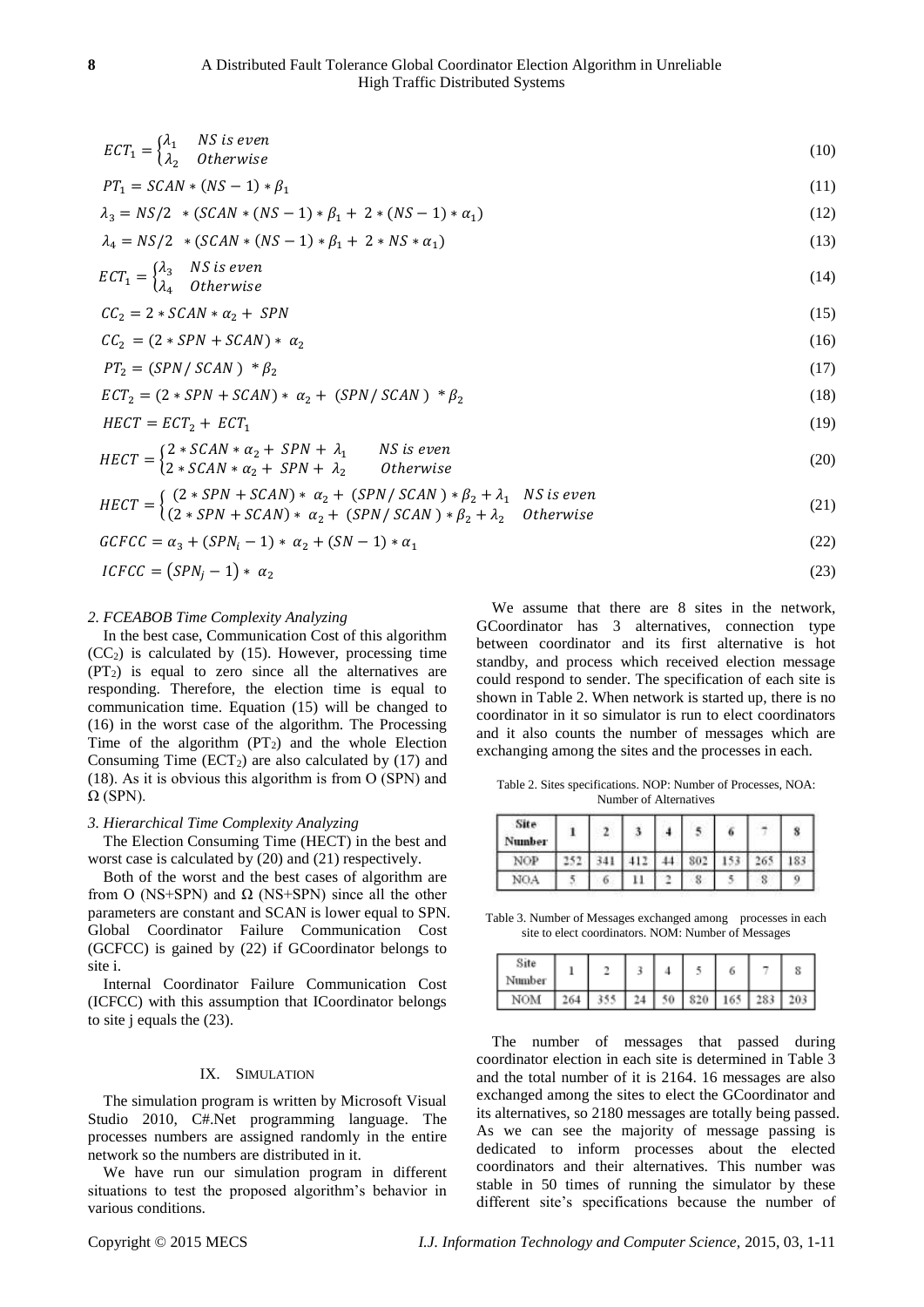message in FCEABOB algorithm depends on the number of alternatives in the site.

In the rest of the tests, the 4 following cases are considered to compare proposed algorithm with the other practical ones. In each case a different algorithm for the inner site election and virtual network election is applied.

- (1) The virtual network election is simple Ring algorithm and the inner site election will be done by FCEABOB. This algorithm is referred by R.
- (2) In this case, the virtual network is based on the topology which every process in the network has known one another; Modified bully algorithm [10] is applied to it and Inner site election is done by FCEABOB. This case is referred by MB.
- (3) The inner site and virtual network coordinator election are done by simple Ring algorithm. We denote this case with TR.
- (4) FCEABOB algorithm is considered for the inner site election and virtual network election is done by FCEABR. Algorithm referred by MA.

The four cases are compared from the total message number exchanging point of view. Sites quantity is changed in each test but the number of processes existed in them are 200, number of alternatives is 8 and GCoordinator has 2 alternatives. The result of our test is determined in Fig. 11. It is obvious that the number of exchanged messages by TR is almost more than others because of the nature of Ring algorithm which pass more messages in each site in order to elect coordinators. R, MB, and MA passed nearly the same number of messages according to their election algorithm procedure. Therefore, our algorithm behaves similar to the R and MB in this test.



Fig.11. Number of exchanged messages in entire network to elect inner and globalcoordinator

The next test (Test three) is examined in the situation that coordinators in each site are already elected but the GCoordinator is crashed. We keep the last test network's specifications and compare these four cases by changing the numbers of processes that realize crash. The result is shown in Fig. 12. This figure shows that MN exchanged fewer messages than others since its mechanism is avoiding of waste messages when more than one process find crash out.

In other algorithms each process which realizes crash, launches election and exchanges messages separately, so if  $n_3$  process finds out that the coordinator is crashed,  $n_3$ separate election algorithm will be run simultaneously.

We consider network's specifications inserted in Table 4 to run the fourth test. In this test we obtain the number of messages that were exchanged among the processes during the 3 times crashing of the GCoordinator by the four cases which are already specified at the beginning of this section.



Fig.12. Comparison between the four cases when main coordinator is crashed

Table 4. Network specifications of test 4

| Number of sites                    |     |
|------------------------------------|-----|
| Number of processes in each site   | 200 |
| Virtual network alternative number |     |
| Each site alternative number       |     |

The result of the test is shown in Fig. 13. It is obvious that the number of messages passed by MN algorithm is fewer than the other cases. After 2 times of GCoordinator crash, since there is no other alternatives in the virtual network, the Last GCoordinator lunched another election algorithm in the virtual network in order to avoid the wait time induction to any process in the network.



Fig. 13. Number of messages that passed after 3 times crash of main coordinator.

MB and R algorithms are similar since in both cases a new election algorithm should be lunched and when a new site's ECoordinator wants to join the virtual network in case MB, it should inform all the other processes about its own information. Hence, when election in the virtual network is done by the simple ring and modified bully, the number of messages is almost as same as each other.

It was clear in these tests that our algorithm passed fewer numbers of messages; especially when more than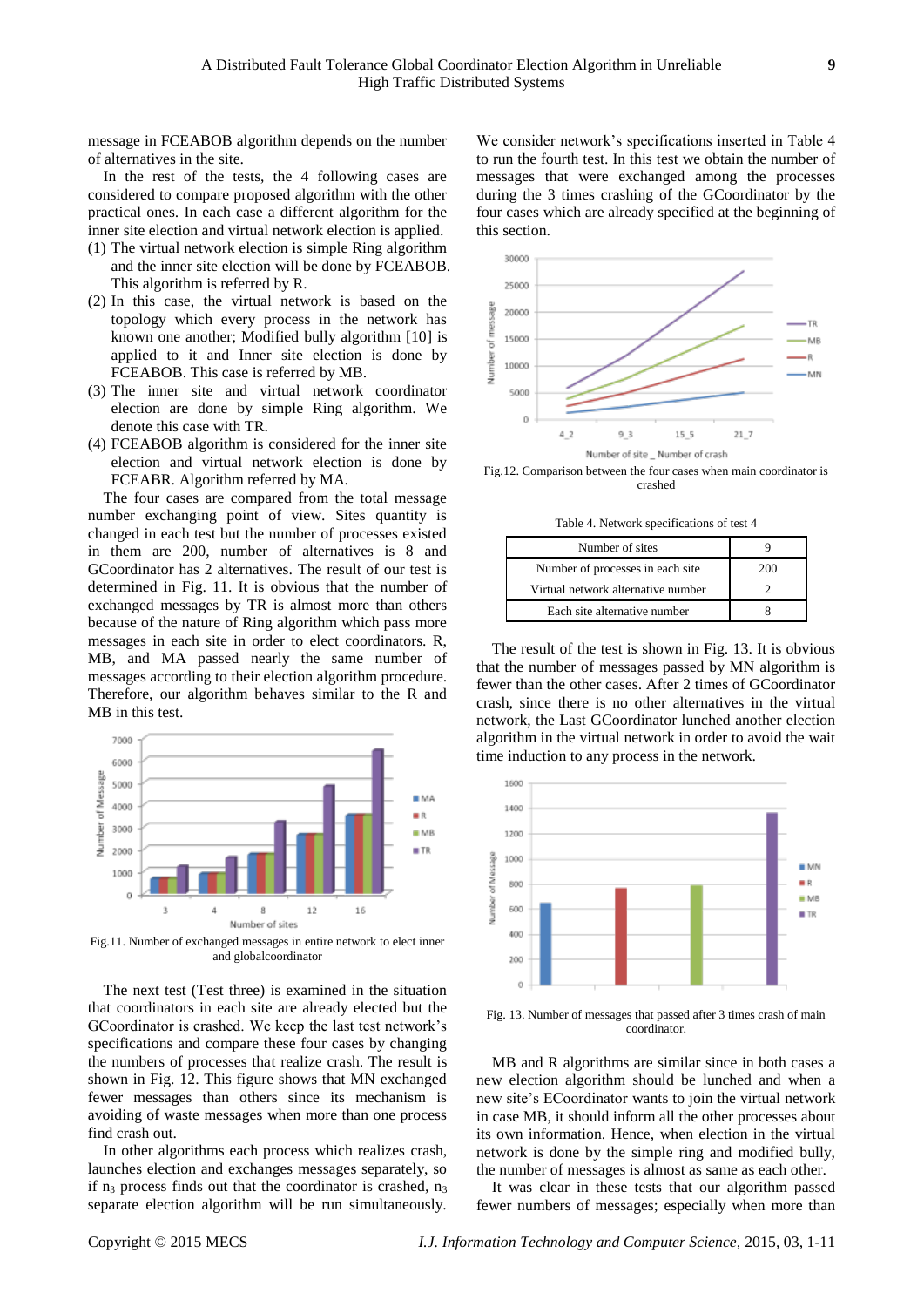one process realizes crash, so this algorithm can work perfectly in the high traffic networks with low process reliability.

## X. CONVERGANCE APPROVING

The processes which realize crash and process placement in the network are chosen randomly, so the number of messages in several times repetition of one test may differ from each other. We approve the final result (number of messages which are passed in network) convergence of our algorithm by calculating its standard deviation. The average number of messages  $(\overline{X})$  that is exchanged after 200 times of test repetition is gained by (24) and due to unknown statistical community, sample

variance  $(S_x^2)$ , which is calculated by (25), should be used.

$$
\overline{X} = \left(\sum_{i=1}^{n} X_i\right) / n \tag{24}
$$

$$
S_{x}^{2} = \left(\sum_{i=1}^{n} (X_{i} - \overline{X})^{2}\right) / n - 1
$$
 (25)

Therefore, message's standard deviation ( $S_{\overline{x}}$ ) is calculated by (26).

$$
S_{\overline{x}} = S_x / \sqrt{n} \tag{26}
$$

We calculated the standard deviation for four different networks. The specification of networks and the average number of messages that passed after 200 times repeating the test is inserted in Table 5. It should be mentioned that the number of alternatives and processes in each site is the same.

| Table 5. Total messages Standard deviation, network specification and number of messages which passed |  |  |  |  |  |
|-------------------------------------------------------------------------------------------------------|--|--|--|--|--|
|                                                                                                       |  |  |  |  |  |
|                                                                                                       |  |  |  |  |  |
|                                                                                                       |  |  |  |  |  |

| Number<br>of site | Number of<br>Alternatives in<br>Virtual Network | Number of<br>Processes<br>in each site | Total<br>Number of<br>Processes | Number<br>of fault | Number of<br>Alternatives<br>in each site | Average number<br>of send and<br>received message | Standard<br>deviation |
|-------------------|-------------------------------------------------|----------------------------------------|---------------------------------|--------------------|-------------------------------------------|---------------------------------------------------|-----------------------|
|                   |                                                 | 120                                    | 480                             |                    |                                           | 772                                               | 0.0141                |
| 13                |                                                 | 160                                    | 2080                            |                    |                                           | 2618                                              | 0.0059                |
| 24                |                                                 | 200                                    | 4800                            |                    |                                           | 5698                                              | 0.0076                |
| 40                |                                                 | 250                                    | 10000                           |                    | 10                                        | 11492                                             | 0.0080                |

## XI. CONCLUSION

As we mentioned in the previous sections of the paper, our algorithm to elect the coordinator was based on the networks which have multi management sites without any restriction at number of processes. We proposed a new algorithm to elect sites' coordinators which was based on bully. Two coordinators in each site were elected which internal coordinators was for coordinating accessing to the internal shared resources and external coordinator had the duty to respond to the processes wanted to access to multi site's shared resources. For coordinating the requests of shared resources among the sites, we should have a global coordinator in the entire network which is elected by setting up a virtual network consisting of external coordinators of each site and applying FCEABR to it. We also considered that the number of alternatives in each site can be identified by its administrator depending on the characteristics it has. Simulation section approved that proposed algorithm exchanged fewer messages than the other algorithms

#### **REFRENCES**

- [1] Shirali M, Hagighattoroghi A, Vojdani M, Leader Election Algorithms: History and Novel Schemes. 7th International Conference on Computer and Information Technology, 2008, 452-456.
- [2] Obeidat A, Gubarev V. Leader Election in peer to peer systems, Siberian conference on control and communications,2009, 25-31.
- [3] Park S. A Stable Election Protocol Based on Unreliable failure detector in Distributed Systems, Eighth International Conference on Information Technology New

Generations, 2011, 979-984.

- [4] Garcia Molina H. Elections in a Distributed Computing System, IEEE Trans. Comp, vol.31, no.1, 1982, 48-59.
- [5] Fredrickson N and Lynch N. Electing a Leader in Asynchronous Ring, Journal of ACM, vol.34, no.1, 2007, 98-115.
- [6] Datta, A, Larmore L, Vemula P. An O(n)–time self– stabilizing leader election algorithm, Journal of Parallel Distributed Computing ,vol.71, no.11, 2011,1532-1544.
- [7] Shi W, Srimani P K. Leader election in hierarchical star network, Journal Parallel Distributed Computing, vol.65, nom 11, 2005, 1435-1442.
- [8] Bakhshi R, Endrullis J, Fokkink W, Pang J. Fast leader election in anonymous rings with bounded expected delay, Journal of Information Processing Letters, vol.111, no.17, 2011, 864-870.
- [9] Delporte-Gallet C, Devismes B, Fauconnier H. Stabilizing leader election in partial synchronous system with crash failure, Journal of Parallel and Distributed Computing, vol.70, nom.1, 2008, 45-58.
- [10] Effatparvar M, Effatparvar M R, Bemana M, Dehghan A. Determining a Central Controlling Processor with Fault Tolerant Method in Distributed System, 2007, 658 – 663.
- [11] Mirakhorli M, Sharifloo A, Abaspour M. A Novel Method for Leader Election Algorithm, 7th IEEE International Conference on Computer and Information Technology, 2007, 452-456.
- [12] Effatparvar M R, Yazdani N, Effatparvar M, Dadlani M, Khonsari A. Improved Algorithm for Leader Election in Distributed Systems, second International Conference on Computer Engineering and Technology, ,2007, 6 – 10.
- [13] Villadangos J, Cordoba A, Farina F, Prieto M. Efficient leader election in complete networks, Pro of the 13th Euro micros conference on Parallel, Distributed and Network-Based Processing, 2005, 136-143.
- [14] Rahdari D, Rahmani A.M, Arabshahi A. A Novel Message Efficient Fault Tolerant Coordinator Election Algorithm in Bidirectional Ring Networks, Journal of Information